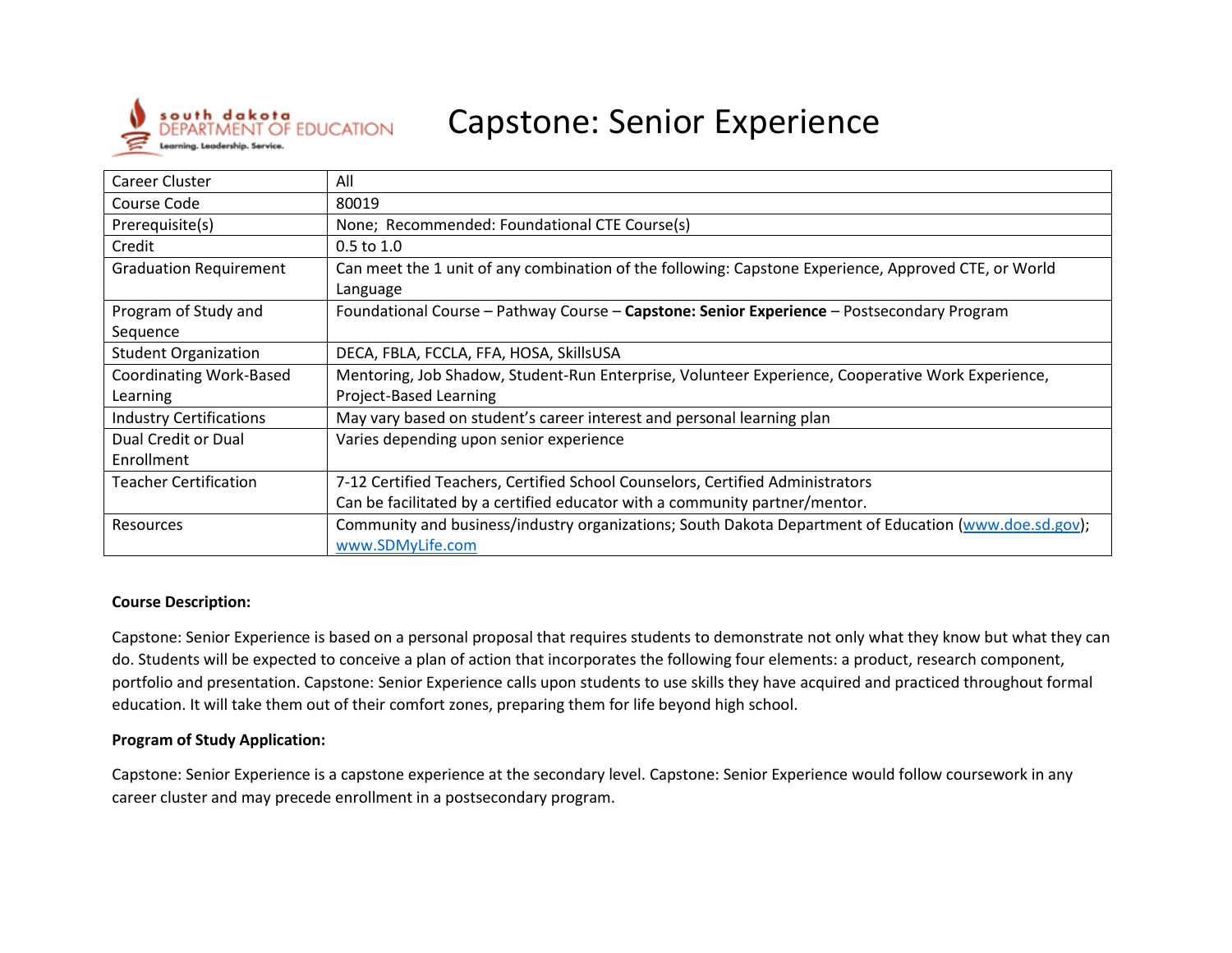## **Course Standards**

# **SE 1. Students will conceptualize, organize and construct a proposal for the senior experience which advances workplace skills, career development and postsecondary options.**

| Webb Level | Sub-indicator                                                                   | <b>Integrated Content</b>   |
|------------|---------------------------------------------------------------------------------|-----------------------------|
| Level 4:   | SE 1.1 Construct an essential plan, including                                   | SDMyLife,                   |
| Extended   | describe overall learning objective(s) that connects to personal<br>$\bullet$   | https://owl.english.p       |
| Thinking   | learning plan                                                                   | urdue.edu, Monster,         |
|            | design a project proposal (e.g., project service event)<br>$\bullet$            | <b>Elements of Business</b> |
|            | explain how project extends learning and skills as well as a learning           | Writing: Guide to           |
|            | stretch, demonstrating a significant level of knowledge and skills.             | Writing Clear and           |
|            |                                                                                 | Concise Letters,            |
|            |                                                                                 | TheBalance.com,             |
|            |                                                                                 | Problem-Based               |
|            |                                                                                 | Learning                    |
| Level 3:   | SE 1.2 Develop a timeline for the project with realistic and workable dates     | SkillsYouNeed.com,          |
| Strategic  |                                                                                 | TakeChargeToday.ari         |
| Thinking   |                                                                                 | zona.edu,                   |
|            |                                                                                 | http://nextgenperso         |
|            |                                                                                 | nalfinance.org              |
| Level 4:   | SE 1.3 Identify project resources (e.g., people, materials, funds), acquisition | TakeChargeToday.ari         |
| Extended   | and budgeting                                                                   | zona.edu.http://next        |
| Thinking   |                                                                                 | genpersonalfinance.o        |
|            |                                                                                 | rg,                         |

**Notes**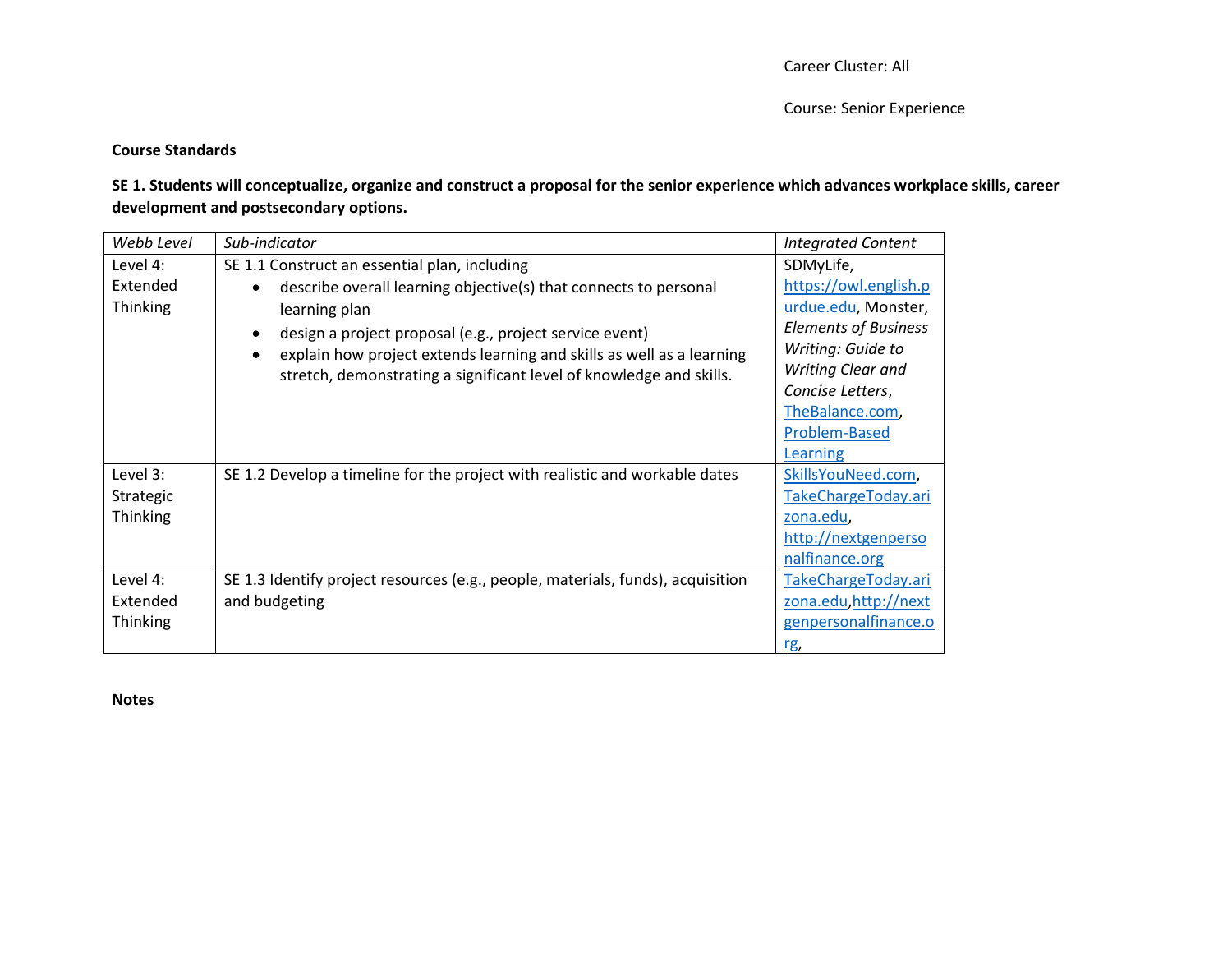|  |  | SE 2. Students will evaluate career and personal attributes to develop a professional work ethic. |
|--|--|---------------------------------------------------------------------------------------------------|
|--|--|---------------------------------------------------------------------------------------------------|

| Webb Level    | Sub-indicator                                                       | <b>Integrated Content</b> |
|---------------|---------------------------------------------------------------------|---------------------------|
| Level 3:      | SE 2.1 Assess personal attributes                                   |                           |
| Strategic     | Examples:                                                           |                           |
| Thinking      | Works well with others                                              |                           |
|               | Punctuality<br>$\bullet$                                            |                           |
|               | Occupational appropriate dress<br>$\bullet$                         |                           |
|               | Task-oriented when working<br>$\bullet$                             |                           |
| Level 3:      | SE 2.2 Compare personal attributes to career interest expectations  |                           |
| Strategic     | Examples:                                                           |                           |
| Thinking      | Some careers are more flexible on their culture with coming to      |                           |
|               | work on time; whereas others are more strict                        |                           |
|               | Dress requirements (scrubs, business professional, business casual, |                           |
|               | casual, etc.)                                                       |                           |
| Level 2:      | SE 2.3 Apply power skills                                           | The Center for Work       |
| Skill/Concept | Examples:                                                           | <b>Ethic Development</b>  |
|               | Problem-solving                                                     | https://workethic.org/    |
|               | Employability                                                       |                           |
|               | Communication                                                       |                           |
|               | Leadership                                                          |                           |
|               | Interpersonal relations<br>$\bullet$                                |                           |
|               | Attendance/Punctuality                                              |                           |
|               | Cooperation                                                         |                           |
|               | Responsibility                                                      |                           |
|               | Accountability                                                      |                           |
|               | Self-management                                                     |                           |
|               | Integrity/Honesty                                                   |                           |
|               | Initiative                                                          |                           |

**Notes**: Prods – Writing Standards/Language Arts: Technical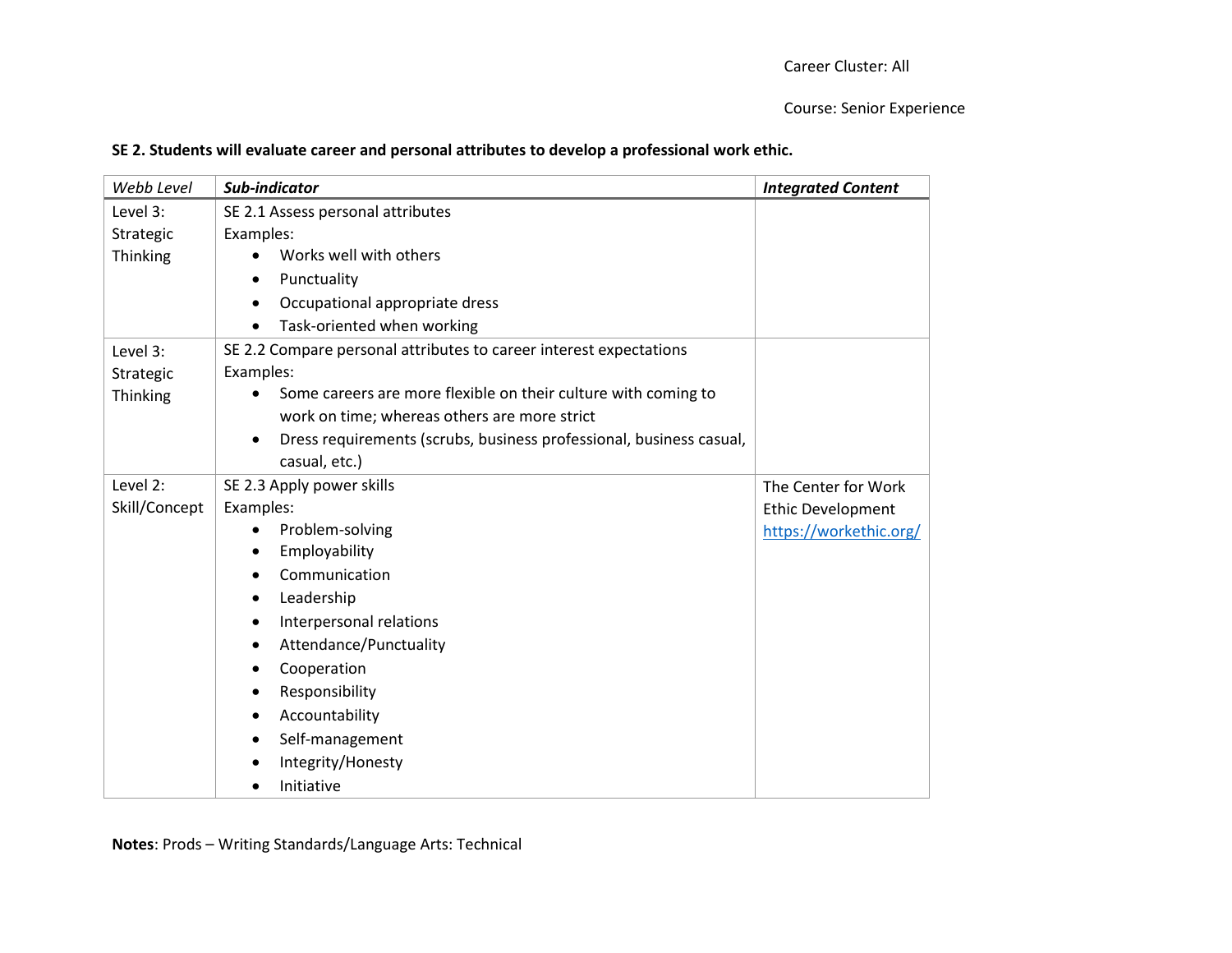# **SE 3. Students will create appropriate workplace documents.**

| Webb Level      | Sub-indicator                                                           | <b>Integrated Content</b> |
|-----------------|-------------------------------------------------------------------------|---------------------------|
| Level 3:        | SE 3.1 Create and develop documents that may be required for use in the | SDMyLife,                 |
| Strategic       | workplace                                                               | Instructional             |
| Thinking        | Examples:                                                               | Materials,                |
|                 | Résumé<br>$\bullet$                                                     | http://nextgenperso       |
|                 | Cover Letter                                                            | nalfinance.org,           |
|                 | Letter of Intent<br>$\bullet$                                           | Monster,                  |
|                 | Reflective Letter<br>$\bullet$                                          | https://owl.english.p     |
|                 | <b>Experience Journal</b>                                               | urdue.edu                 |
|                 | Thank You Notes/Letters<br>$\bullet$                                    |                           |
|                 | <b>Emails and Professional Correspondence</b><br>$\bullet$              |                           |
| Level 3:        | SE 3.2 Develop a career portfolio and organize materials                | SDMyLife, Portfolio       |
| Strategic       | Examples:                                                               | and Inclusive             |
| <b>Thinking</b> | Relevant career and school work samples                                 | Documents, Mentor         |
|                 | Cover page<br>$\bullet$                                                 | Forms/Grades,             |
|                 | Table of contents<br>$\bullet$                                          | Letters                   |
|                 | Cover letter<br>$\bullet$                                               |                           |
|                 | Résumé<br>$\bullet$                                                     |                           |
|                 | List of references<br>$\bullet$                                         |                           |
|                 | Letters of recommendation<br>$\bullet$                                  |                           |
|                 | Research component with works cited<br>$\bullet$                        |                           |
|                 | Product documentation<br>$\bullet$                                      |                           |
|                 | Certificates / Recognitions<br>$\bullet$                                |                           |

#### **Notes:**

Suggested CC Standards for Technical Writing when Unpacking:

[CCSS.ELA-LITERACY.W.11-12.4](http://www.corestandards.org/ELA-Literacy/W/11-12/4/)

Produce clear and coherent writing in which the development, organization, and style are appropriate to task, purpose, and audience. (Grade-specific expectations for writing types are defined in standards 1-3 above.)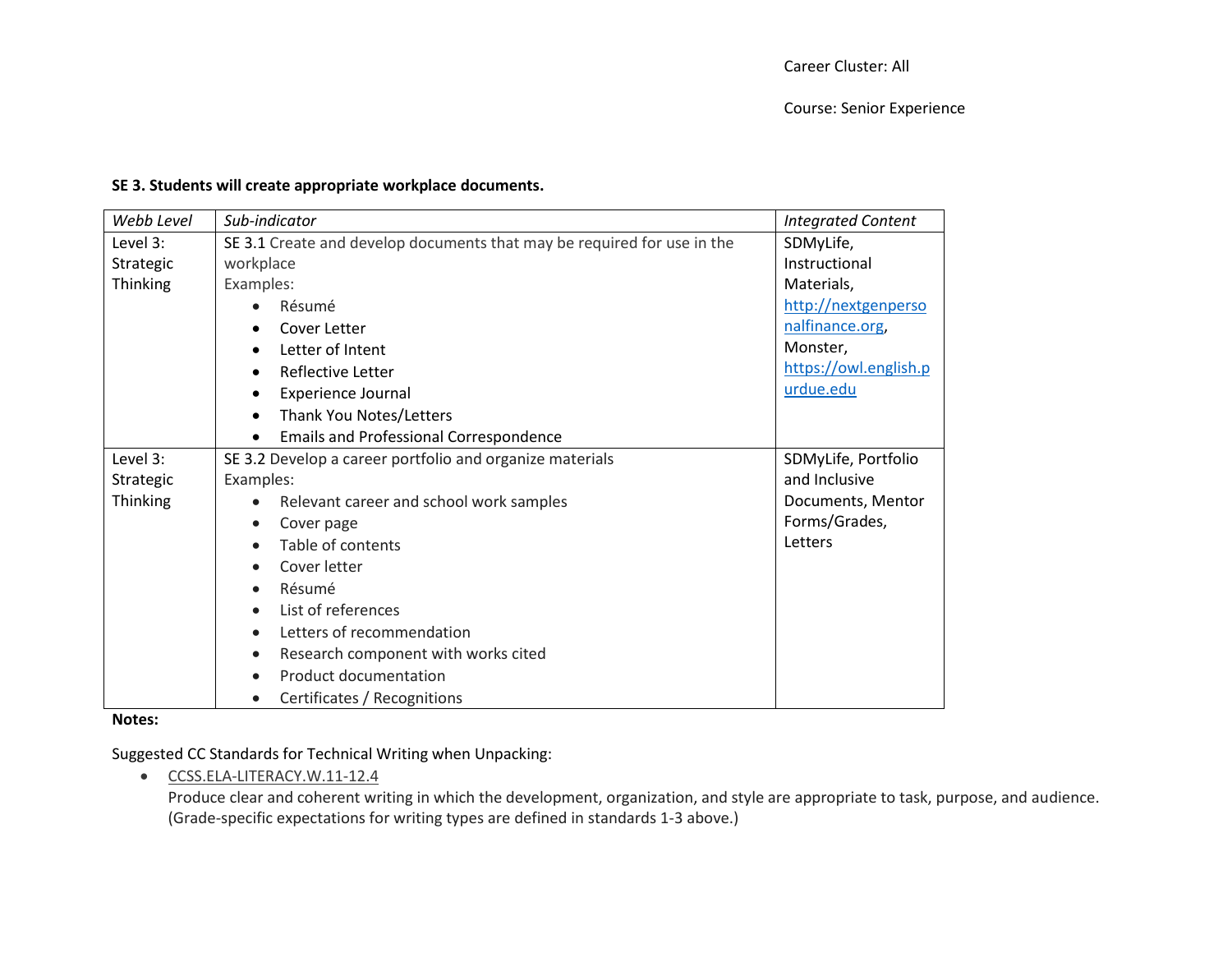#### [CCSS.ELA-LITERACY.W.11-12.5](http://www.corestandards.org/ELA-Literacy/W/11-12/5/)

Develop and strengthen writing as needed by planning, revising, editing, rewriting, or trying a new approach, focusing on addressing what is most significant for a specific purpose and audience. (Editing for conventions should demonstrate command of Language standards 1-3 up to and including grades 11-12 [here.](http://www.corestandards.org/ELA-Literacy/L/11-12/))

### [CCSS.ELA-LITERACY.W.11-12.6](http://www.corestandards.org/ELA-Literacy/W/11-12/6/)

Use technology, including the Internet, to produce, publish, and update individual or shared writing products in response to ongoing feedback, including new arguments or information.

# [CCSS.ELA-LITERACY.W.11-12.2](http://www.corestandards.org/ELA-Literacy/W/11-12/2/)

Write informative/explanatory texts to examine and convey complex ideas, concepts, and information clearly and accurately through the effective selection, organization, and analysis of content.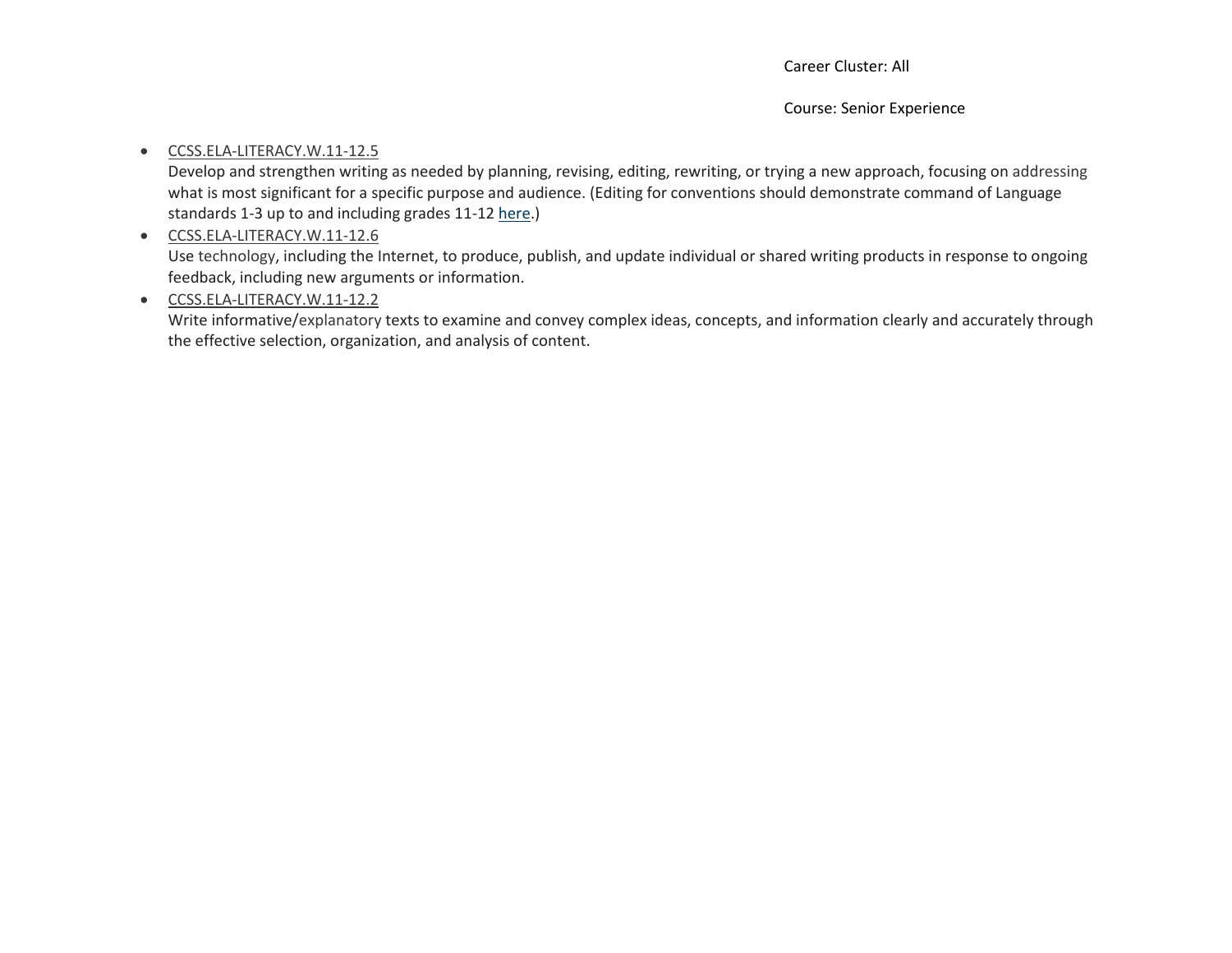#### **SE 4. Students will develop a research component relevant to senior experience product.**

| Webb Level    | Sub-indicator                                                      | <b>Integrated Content</b> |
|---------------|--------------------------------------------------------------------|---------------------------|
| Level 4:      | SE 4.1 Construct a concise and clear thesis statement:             | https://owl.english.p     |
| Extended      | support main points                                                | urdue.edu, Lonestar       |
| Thinking      | relevant research obtained from valid sources<br>$\bullet$         | College, Ditch That       |
|               | provide a summative section                                        | Textbook, Labor           |
|               |                                                                    | Market Information,       |
|               |                                                                    | Occupational              |
|               |                                                                    | Information               |
| Level 2:      | SE 4.2 Prepare a formatted citation document to accompany research | https://owl.english.p     |
| Skill/Concept | component                                                          | urdue.edu                 |
|               | Examples:                                                          |                           |
|               | Modern Language Association (MLA)                                  |                           |
|               | American Psychological Association (APA)<br>$\bullet$              |                           |
|               | Chicago Style                                                      |                           |

#### **Notes**

Examples of a research component:

- Web Page
- Presentation Tool
- Research Paper (MLA, APA, etc.)
- Ignorance Paper
- Identify 3 Experts on contemporary issue; make a chart comparing viewpoints and qualifications
- Illustrated Booklet
- Technical Document
- Photo Journal
- Story Board
- SWOT Analysis (Strengths, Weaknesses, Opportunities and Threats)
- Journal Article write or review multiples
- Policy for Research Steps
- Video Documentary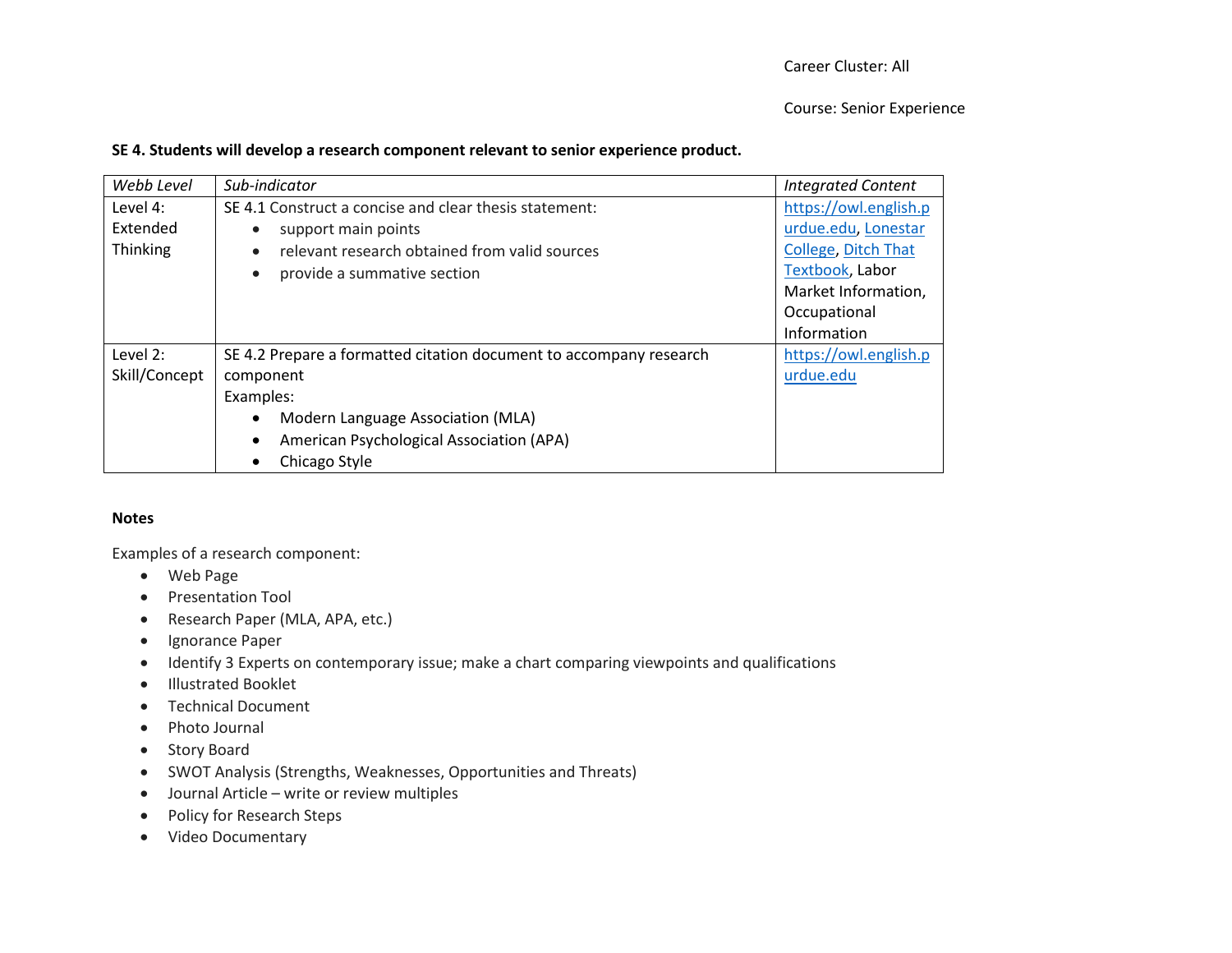Career Cluster: All

Course: Senior Experience

- Infographics
- Podcast
- TedTalks
- Create an App

Suggested Research Writing CC Standards

[CSS.ELA-LITERACY.W.11-12.1.D](http://www.corestandards.org/ELA-Literacy/W/11-12/1/d/)

Establish and maintain a formal style and objective tone while attending to the norms and conventions of the discipline in which they are writing.

[CCSS.ELA-LITERACY.W.11-12.2.B](http://www.corestandards.org/ELA-Literacy/W/11-12/2/b/)

Develop the topic thoroughly by selecting the most significant and relevant facts, extended definitions, concrete details, quotations, or other information and examples appropriate to the audience's knowledge of the topic.

[CCSS.ELA-LITERACY.W.11-12.2.F](http://www.corestandards.org/ELA-Literacy/W/11-12/2/f/)

Provide a concluding statement or section that follows from and supports the information or explanation presented (e.g., articulating implications or the significance of the topic).

[CCSS.ELA-LITERACY.W.11-12.8](http://www.corestandards.org/ELA-Literacy/W/11-12/8/)

Gather relevant information from multiple authoritative print and digital sources, using advanced searches effectively; assess the strengths and limitations of each source in terms of the task, purpose, and audience; integrate information into the text selectively to maintain the flow of ideas, avoiding plagiarism and overreliance on any one source and following a standard format for citation

Prods: project-based learning, self-determination, organization, responsibility, creativity, inter/intrapersonal skills,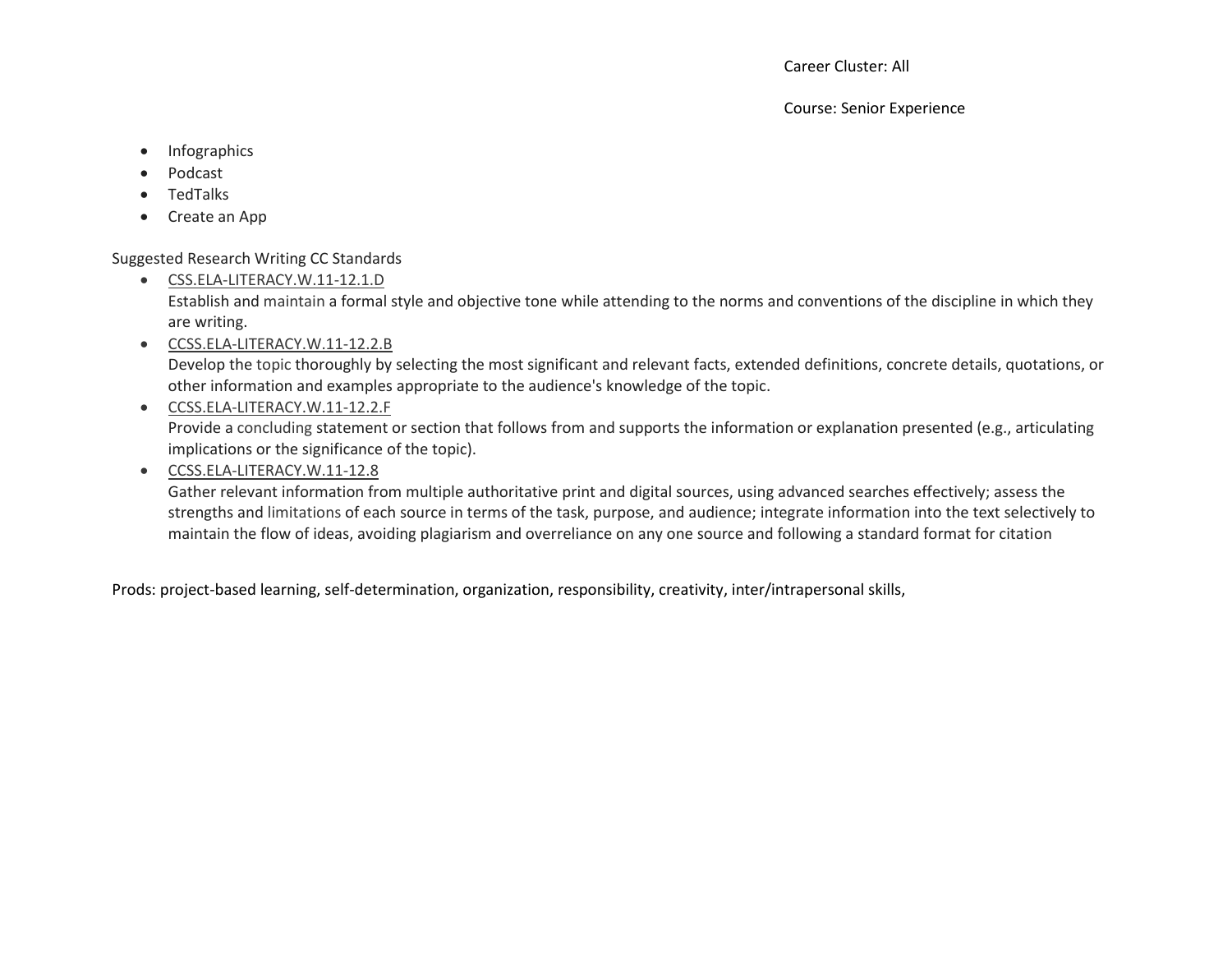# **SE 5. Students will construct a product connected to the conceptual plan.**

| Webb Level    | Sub-indicator                                                           | <b>Integrated Content</b> |
|---------------|-------------------------------------------------------------------------|---------------------------|
| Level 2:      | SE 5.1 Product defines and demonstrates educational and personal growth | mentor evaluation,        |
| Skill/Concept | Example:                                                                | product grade,            |
|               | Documentation of product development, such as<br>$\bullet$              | Problem-Based             |
|               | Journal Logs<br>$\circ$                                                 | Learning                  |
|               | Photographs<br>$\circ$                                                  |                           |
| Level 2:      | SE 5.2 Demonstrate skills and knowledge gained throughout pathway       |                           |
| Skill/Concept | coursework to product construction                                      |                           |

**Notes:** ALL \* Prods: speaking, listening, viewing, presenting